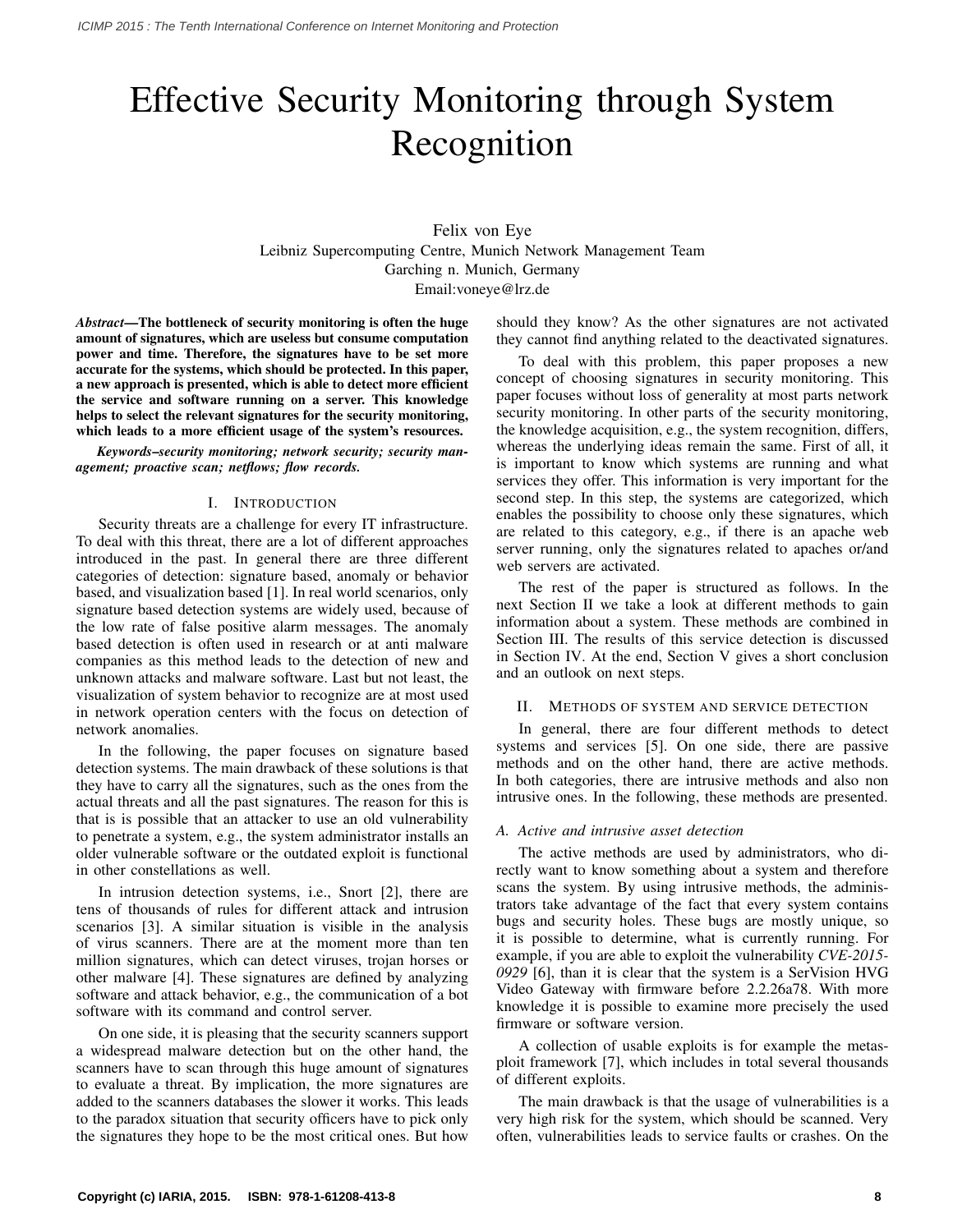other hand, for every administrator in charge of security it should be best practice to patch a vulnerable system as soon as possible, so it is not impossible that after a short period of time, this scanning method doesn't get any results.

# *B. Active and non intrusive asset detection*

In the other active method, the non intrusive active method, the administrator scans a system by using port scanners like nmap [8]. These scanners send some predefined network packets to the other system and wait for the response. Because there are some differences in the implementation between different operating systems, it is possible to determine the fingerprint of each system by analyzing the response packets. With this method, regular scans can be performed also to detect changes in the configurations, e.g., via the tool Dr. Portscan [9].

With this method, it is possible to determine, what services are running on a specific system, but as there are in general no differences between the versions in regard of the way of response, it isn't possible to determine the correct version of a service or operating system. Often there are hello messages from the services, in which they identify themselves, but this information can be set by the local administrator without any side effect and is therefore not trustworthy.

But as pointed out by Mäurer in [10], also port scans can be hazardous for servers, particularly if the port scan is done very fast, e.g., with the tool masscan [11] or Zmap [12], which is able to scan a system with more than 10 Gbps.

#### *C. Passive and non intrusive asset detection*

In opposite to active methods, the passive methods use only data, which can be measured in the communication path, e.g., at a router or switch. The common way is to use flow records based on the netflow protocol to determine, which host has a connection to other systems [13]. In general, flow records don't contain any information about the services, but with some assumptions it is possible to determine, what kind of service is hosted on a system. For that, it is helpful that the Internet Assigned Numbers Authority (IANA) reserved a huge amount of ports for specific programs, e.g., in Transmission Control Protocol (TCP) port 22 for the Secure Shell (SSH) service. If there is a connection between two hosts with port 22 involved, the probability is very high that there is really a SSH server running on one host.

This method has no effect on the connection or the availability of the service. On the other hand, it is only possible to detect services and systems, which are really communicating.

A very interesting challenge is to determine which operating system is running on one specific system. Therefore, it is needed to know, which update server are normally used in a environment. In general, the update servers of the Microsoft Windows operating system are in the IP range 65.55.0.0/16, so if one finds a connection between a system and these IP addresses and there is more traffic visible than only a port scanning, then it is likely a Windows system. A little bit more complicated is, if you have on Windows side some Windows Server Update Services (WSUS) running or you have Linux systems, which have possibly different update repository servers installed, or you have systems, which are never or only offline updated.

As there are many services, which have their one update servers, it is possible to have a huge list of potential update



Figure 1. Venn diagram of service detection.

communication, which helps to verify the analysis of the other flow record communication. But it is not possible to determine the version of the used software, as this information isn't transmitted anywhere.

#### *D. Passive and intrusive asset detection*

The other possibility to use passive methods is the passive intrusive asset detection, which is done in general via deep packet inspection. In the deep packet inspection, the content of the communication packets are inspected, which enables a very detailed analysis of the communication partners, under the constraint that the communication isn't encrypted with a strong cipher [14]. Similarly, to the port scanners, also at the deep packet inspection it is possible to use some fingerprints to connect the observed communication with a specific service.

This method has no effect on the connection or the availability of the service. On the other hand, it is only possible to detect services and systems, which are really communicating.

As already mentioned, it is difficult to handle encrypted data, but in some cases there are some hints inside the packets, which enable the classification of the traffic without the knowledge about the content of the messages. Furthermore, there are especially in the German and European countries legal constraints in regard of privacy, which don't allow providers to analyze the content of a communication [15].

# III. VULNERABILITY MANAGEMENT FOR RULES CREATION

As mentioned before, the most exact method to determine the right type and version of a software is the vulnerability scan, which leads unfortunately sometimes to a system instability. On the other hand, flow record analysis in combination with deep packet inspection enables to detect the fewest amount of software type and in general no version information. But because of routing or firewall restrictions it is most likely that the active scanners are not able to reach any system or service in a network, as passive scanners can only see services, which are used in the detection time frame. Figure 1 shows the overall set of problems in the detection rate.

The biggest challenge in passive detection is that there is no correlation, which enables the administrators to connect the observation of a used connection with the corresponding service. Therefore, we propose the usage of vulnerability scanners to improve the detection on flow record basis. This is achieved with the following steps.

In a first step, all systems are scanned with a vulnerability scanner with a small and controlled rule set. This leads to a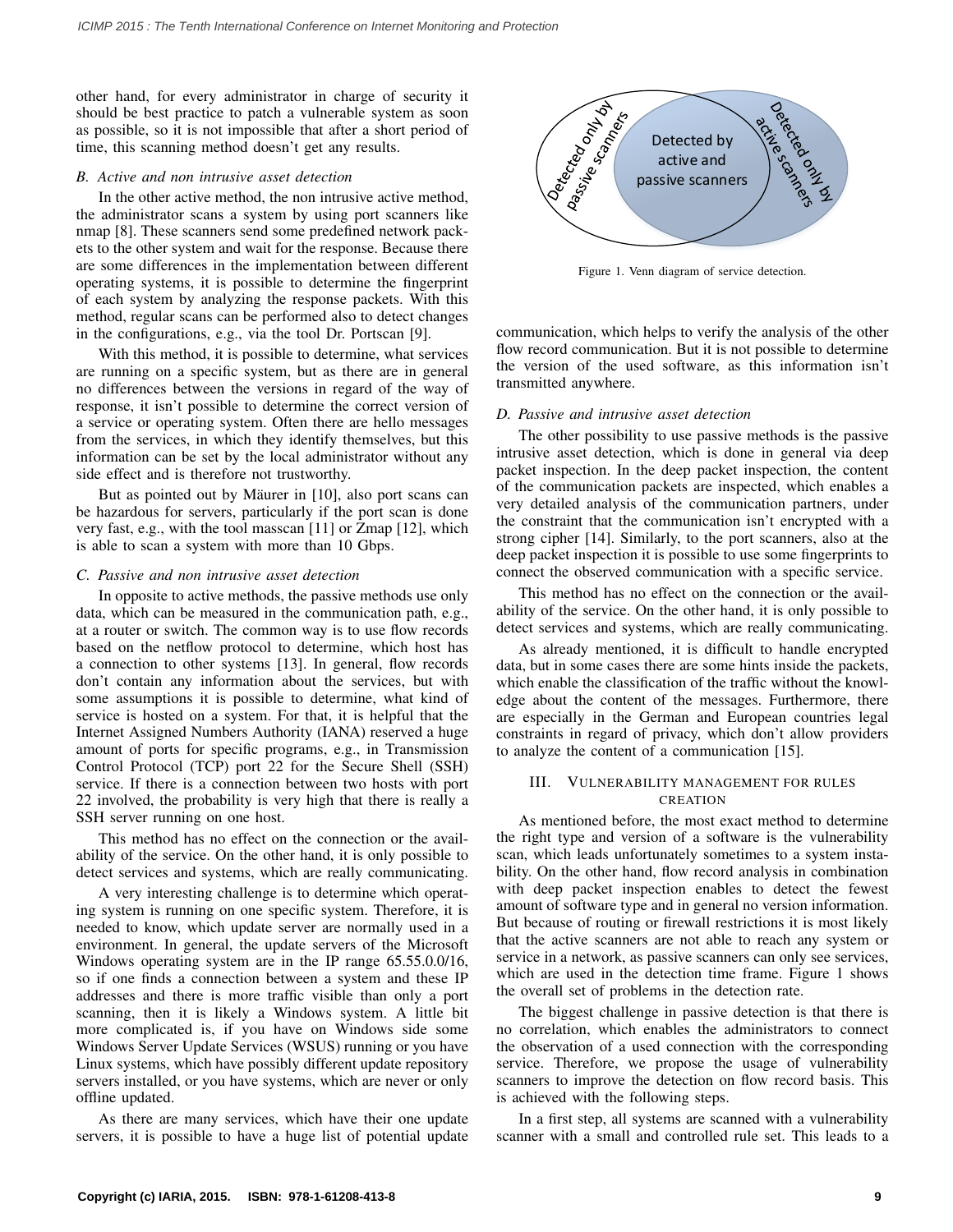list of services and systems, which is reliable. At this point, it is very important that the exploits, which are used in this step, are very well tested to minimize the risk for the connected systems. Furthermore, it is helpful, if the used exploit is not very old. Otherwise, most systems and services are patched by the local administrators in the meantime. But as studies have shown, even for well reported vulnerabilities as the POODLE vulnerability [16], there are four months later even 25 percent of the tested systems still not patched in a bigger university research network [10].

This list of systems and services is now taken to feed the flow record analysis step. From this time on, the flow records of these systems are recorded. As even one service on the host is well known, it is interesting to determine, if the communication from this service can be made visible in the flow records. On the other hand, it is possible to use the knowledge of the deep packet inspection, which allows to determine the used protocol, e.g., with the tool nDPI [17]. This tool is able to detect, for example if a Hypertext Transfer Protocol (HTTP) protocol is used in the communication, even if not the standard port 80 is used. As the deep packet inspection is not able to determine the service, there could be a Linux based Apache web server or a Windows based IIS or other combinations by monitoring a HTTP connection. Nevertheless, the deep packet inspection is very helpful to filter the relevant flow records.

As the relevant flow records are now found, the next step is to compare them in a way, to find some characteristics. So it is noticeable that the response time of an IIS web server is smaller as the same request on an Apache web server. So it is possible to distinguish these two software products by only looking at flow records. As the response time of a web server is in general dependent from the amount of connections per minute, there has to be at least a relationship between the amount of connections and the response times. A fixed value would not be adequate in this case.

Other criteria are the amount of responses to one request, the size of the packets, the delay between packets or also the first bytes of the content of the packet. Depending on the used software, it is possible to detect it only with the usage of deep packet inspection for the used protocol and also flow records for the characteristics.

# IV. USING DETECTION RESULTS

The results in the detection stage can now be used for the security monitoring. On one side, it is now possible to improve the security incident management [18], by providing more information about a system and the possible break in. On the other hand it is also possible to reduce the total amount of signatures, which are to be used in the security monitoring.

If only the necessary signatures are used, it is possible for a security administrator to use in total more signatures on the same hardware, which leads to total increase of overall security.

In most environments, security monitoring, e.g., network intrusion detection, is done by splitting the traffic on several monitoring points. Mostly the separation is done on port based rules, so all traffic on port 80 is analyzed at one security monitoring point, while the traffic on port 22 is analyzed on another monitoring point. This method is not working very

well for huge heterogeneous networks, as not every web server is running on port 80 or 443. The proposed service detection leads to a more exact assignment of systems to monitoring points.

To reach this, all traffic is classified with the above presented method. As the classification allows to determine the exact service, the security monitoring can be adjusted accurately fitting. On the other hand, the monitoring of the flow records and also the deep packet inspection for the protocol detection is not very expensive for monitoring systems.

A very important aspect is, that in regular intervals new vulnerabilities and therefore new classifications are put into account. Due to software updates or changes in protocols and implementations, it is possible that the characteristics are changing.

The main drawback of this approach is the delay until new rules and assignments can be activated. Furthermore, flow records are generally exported regularly after a short amount of time from the switch and analyzed offline, so there is also a measurable delay. A solution could be to transform the approach to a northbound controller application in Software Defined Networks (SDN). There is the possibility that the export of flow records is not needed anymore, as the detection is done by a northbound application at the network controller. This can reduce significantly the delay of the analysis step. But besides from the improvements of using SDN, it is in general unusual that systems and services change very often. Often, there are only small deltas in regard of the different usage of systems, which indicates that the delay is not very important in real world scenarios.

# V. CONCLUSION AND OUTLOOK

In this paper, a new approach for the assignment of signature based security monitoring is proposed. This propose was based on the knowledge of vulnerabilities to create rules, which are applicable for flow record detection. This allows administrators to improve the security monitoring of their domain.

In the next steps,we need to define how vulnerabilities, which are used in this approach for crosschecking the results in the rule creation phase, can be processed in an automatic manner. Furthermore, there have to be discovered more characteristics of different services, which allow to use this approach in a wider domain.

## ACKNOWLEDGMENTS

Parts of this work has been funded by the German Ministry of Education and Research (FKZ: 16BP12309). The authors wish to thank the members of the Munich Network Management (MNM) Team for helpful comments on previous versions of this paper. The MNM-Team, directed by Prof. Dr. Dieter Kranzlmüller and Prof. Dr. Heinz-Gerd Hegering, is a group of researchers at Ludwig Maximilian University of Munich, Technische Universität München, the University of the Federal Armed Forces, and the Leibniz Supercomputing Centre of the Bavarian Academy of Sciences and Humanities.

## **REFERENCES**

[1] Y. Jiang, Z. Jin, A. Abdelkefi, M. Ask, and H. Skrautvol, "Network anomaly detection through traffic measurement," in Annual Report 2010, S. J. Knapskog, Ed. Trondheim, Norway: Centre for Quantifiable Quality of Service in Communication Systems, Apr. 2011.